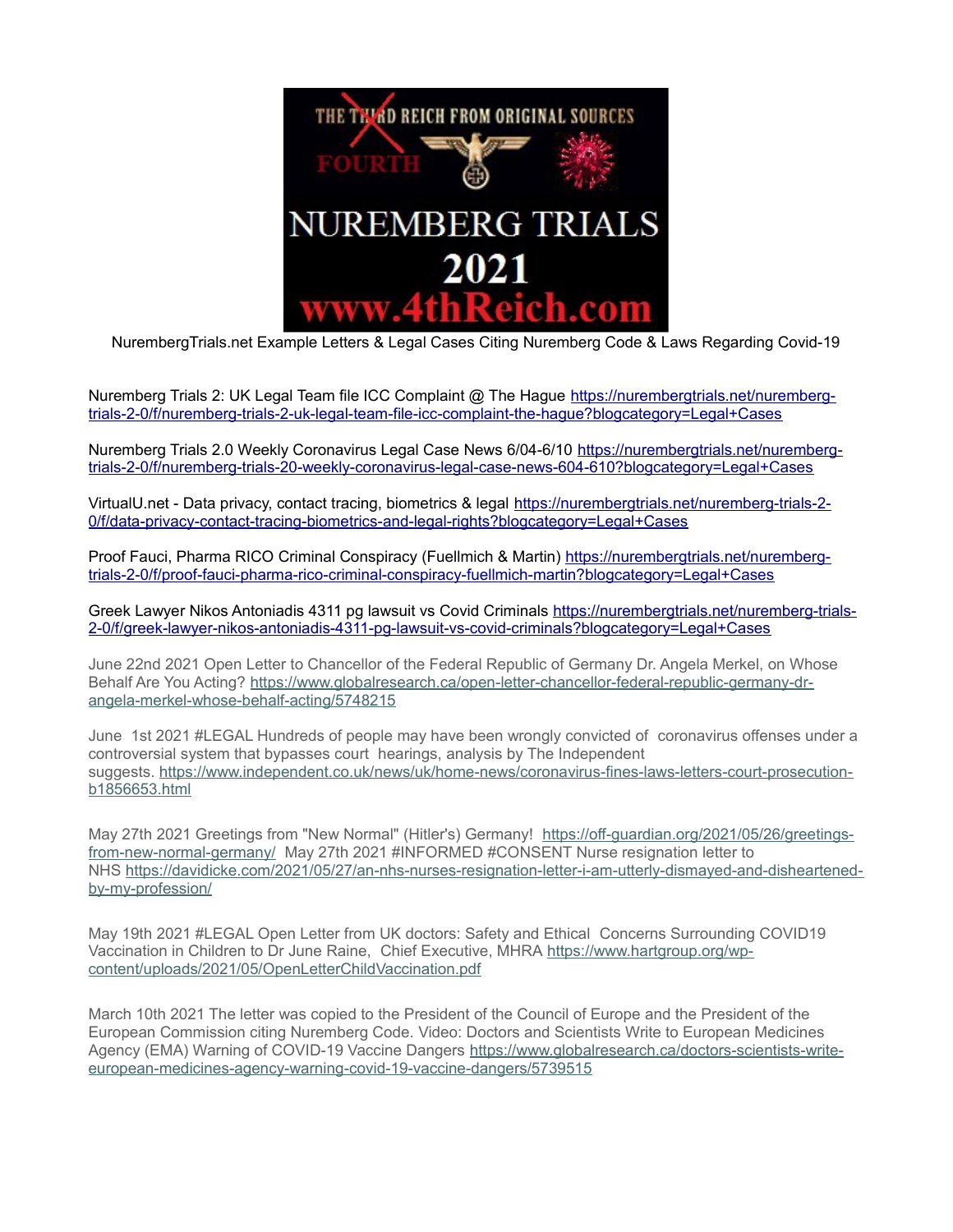## **LETTERS AND LAWSUITS PRESENTED VS CORONAVIRUS HOAX:**

FEATURED: April 11th 2021 Human rights attorney, Leigh Dundas, Goes Off On Orange County CA Board Of Education For Wanting To Secretly Vaccinate Children citing the 3rd Reich and Nuremberg Trials **<https://banned.video/watch?id=607336a3c5f4c31752d33944>**

May 5th 2021 #LEGAL Dr. David Martin of [https://davidmartin.world](https://davidmartin.world/) joins guest host Dr. Jane Ruby of [http://drjaneruby.com](http://drjaneruby.com/) on The Alex Jones Show to break down how the 1986 Vaccine Protection Act would not apply to the Covid-19 injections. **<https://banned.video/watch?id=609326d148ad68130ba55b41>**

May 5th 2021 #PRIVACY Demand NHSX spell out privacy risks **[https://privacyinternational.org/news](https://privacyinternational.org/news-analysis/3949/open-letter-tracking-and-tracing-vulnerable-populations)[analysis/3949/open-letter-tracking-and-tracing-vulnerable-populations](https://privacyinternational.org/news-analysis/3949/open-letter-tracking-and-tracing-vulnerable-populations)**

May 5th 2021 #PRIVACY In the rush to respond to Covid-19 and its aftermath, government and companies are exploiting data with few safeguards. **[https://privacyinternational.org/campaigns/fighting-global-covid-19-](https://privacyinternational.org/campaigns/fighting-global-covid-19-power-grab)**

### **[power-grab](https://privacyinternational.org/campaigns/fighting-global-covid-19-power-grab)**

May 5th 2021 #RIGHTS More than half of people living in democracies believe their freedoms have been overly restricted during the Covid-19 pandemic **[https://www.rt.com/news/522938-democracy-covid19-freedom-](https://www.rt.com/news/522938-democracy-covid19-freedom-masks-survey/)**

## **[masks-survey/](https://www.rt.com/news/522938-democracy-covid19-freedom-masks-survey/)**

May 3rd 2021 BREAKING: Gov. Ron DeSantis announces he's suspending all local COVID-19 emergency orders in Florida. Pushes vaccines **[https://www.youtube.com/watch?v=HFgKQSpmJ0](https://www.youtube.com/watch?v=HFgKQSpmJ0Y)**

May 2nd 2021 #LEGAL CDC Violated Law to Inflate COVID Cases and

### Fatalities **[ttps://articles.mercola.com/sites/articles/archive/2021/05/02/cdc-violated-law-to-inflate-covid](https://articles.mercola.com/sites/articles/archive/2021/05/02/cdc-violated-law-to-inflate-covid-cases-and-fatalities.aspx)[cases-and-fatalities.aspx](https://articles.mercola.com/sites/articles/archive/2021/05/02/cdc-violated-law-to-inflate-covid-cases-and-fatalities.aspx)**

May Day 2021 #LEGAL My Declaration of Independence, 2021. In every stage of these Oppressions we have Petitioned for Redress in the most humble Terms: Our repeated Petitions and demonstrations have been answered only by Disdain and Repeated Injury. A Government whose Character is thus marked by every act which may define a Tyrant is unfit to be the Ruler of a free

People. **<https://www.bitchute.com/video/hG3ga4jZavdW/>**

May Day 2021 #LEGAL 10 Pledges to unleash a decade of liberty **<https://www.liberalspring.org/>**

April 28th 2021 #LEGAL 25 state governments currently require people to wear face coverings in public to curb the spread of COVID-19. The District of Columbia and Puerto Rico also have mask orders in place. To date, 14 states that had mask orders covering the general public have lifted them, 11 by gubernatorial order (Alabama, Arkansas, Indiana, Iowa, Louisiana, Mississippi, Montana, New Hampshire, North Dakota, Texas and

Wyoming), two by legislative action (Kansas and Utah) and one by court order (Wisconsin). Several governors have shifted or signaled plans to shift to indoors-only mandates. **[https://www.aarp.org/health/healthy](https://www.aarp.org/health/healthy-living/info-2020/states-mask-mandates-coronavirus.html)[living/info-2020/states-mask-mandates-coronavirus.html](https://www.aarp.org/health/healthy-living/info-2020/states-mask-mandates-coronavirus.html)**

April 28th 2021 #LEGAL Forced Masks In Schools and Children Illegal Under Texas Law because of the history of Masks , suffocation, psychology and in slave days. **[https://banned.video/watch?](https://banned.video/watch?id=6089dfa93f8205005ef34dea)**

**[id=6089dfa93f8205005ef34dea](https://banned.video/watch?id=6089dfa93f8205005ef34dea)** -- Fox News, Tucker Carlson, Joe Rogan on the outdoor mask and Vaccine "science" fallacy Part 2 **<https://banned.video/watch?id=6089c546565ec6002424c8f7>**

April 28th 2021 #LEGAL Attorney Norm Pattis of **<https://www.normpattis.com/>** to file a major Federal Lawsuit on Monday, breaks down the constitutional violations of being put on a no-fly list for thought

# crimes **<https://banned.video/watch?id=6089d5f7565ec6002425c8ea>**

April 27th 2021 #LEGAL Austin Suburb Unanimously Rejects Masks for Public School

Children **<https://banned.video/watch?id=6088c30fab42a91192bfbb28>**

April 23rd 2021 Freedom Rising Over The Fourth Reich - Leigh Dundas [https://banned.video/watch?](https://banned.video/watch?id=60837502039f9407f49565d8) [id=60837502039f9407f49565d8](https://banned.video/watch?id=60837502039f9407f49565d8)

April 23rd 2021 Former Federal Attorney Says He Can End All Lockdowns And Mask

Mandates **<https://banned.video/watch?id=60833c95662c4a0603a280a2>**

April 19th 2021 #LEGAL -1898- The British Vaccination Act of this year provided a conscience clause to allow exemptions to mandatory smallpox vaccination. This clause gave rise to the term  $\phi$  conscientious objector,  $\phi$ which later came to refer to those opposed to military service. By the end of the year, magistrates had issued more than 200,000 vaccination exemptions. **[https://www.historyofvaccines.org/content/britain-allows-](https://www.historyofvaccines.org/content/britain-allows-exemptions)**

### **[exemptions](https://www.historyofvaccines.org/content/britain-allows-exemptions)**

April 19th 2021 #CENSORSHIP Trudeau minister says internet censorship bill will make Canadians 'safer' **[https://thepostmillennial.com/trudeau-minister-says-coming-internet-control-bill-will-create-safer](https://thepostmillennial.com/trudeau-minister-says-coming-internet-control-bill-will-create-safer-environment-for-canadians)[environment-for-canadians](https://thepostmillennial.com/trudeau-minister-says-coming-internet-control-bill-will-create-safer-environment-for-canadians)**

April 17th 2021 #LEGAL Repealed Genocide Act Precludes Indicting UK Government Officers To International Criminal Court **[https://www.thebernician.net/repealed-genocide-act-precludes-indicting-uk-government](https://www.thebernician.net/repealed-genocide-act-precludes-indicting-uk-government-officers-to-icc/)[officers-to-icc/](https://www.thebernician.net/repealed-genocide-act-precludes-indicting-uk-government-officers-to-icc/)**

April 16th 2021 #NUREMBERG Vatican Health Care Conference Will Host Anthony Fauci, Chelsea Clinton, Bill Gates' Phizer and other Mass Murderers **[https://catholicvote.org/vatican-healthcare-conference-will-host-](https://catholicvote.org/vatican-healthcare-conference-will-host-anthony-fauci-chelsea-clinton/)**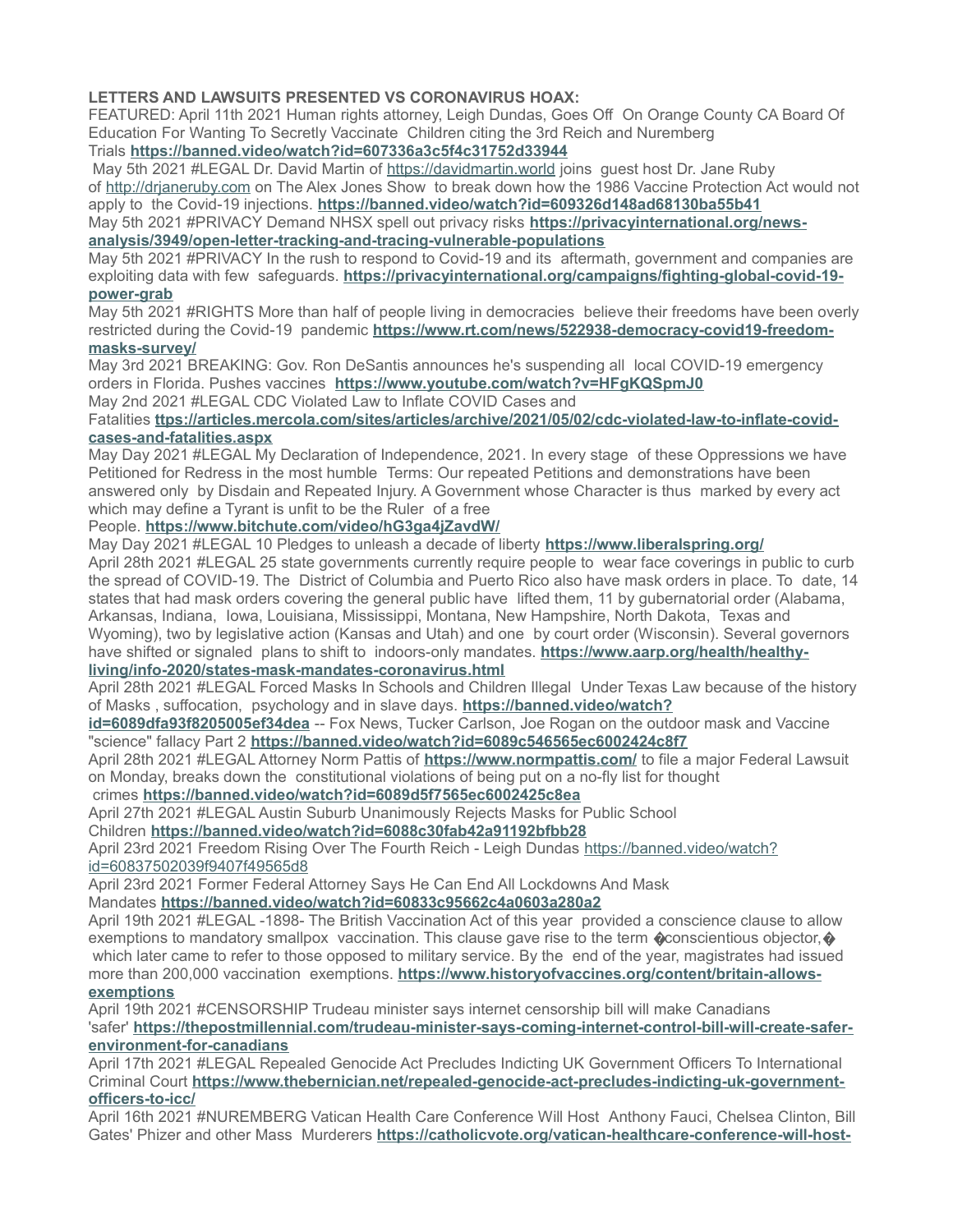## **[anthony-fauci-chelsea-clinton/](https://catholicvote.org/vatican-healthcare-conference-will-host-anthony-fauci-chelsea-clinton/)**

April 16th 2021 #LEGAL Reignite Democracy Australia has been working with lawyers to put together some templates that you can use in situations where your personal rights are being encroached

# on. **<https://www.reignitedemocracyaustralia.com.au/legaldocuments/>**

April 15th 2021 #CONTACT TRACING 3rd Reich Health

Passports **<https://www.ncbi.nlm.nih.gov/pmc/articles/PMC535959/>**

April 15th 2021 UK Councils Bring Back  $\bigcirc$ COVID Marshals $\bigcirc$  to Report People For Not Social

Distancing **[https://davidicke.com/2021/04/16/uk-councils-bring-back-covid-marshals-to-report-people-for](https://davidicke.com/2021/04/16/uk-councils-bring-back-covid-marshals-to-report-people-for-not-social-distancing/)[not-social-distancing/](https://davidicke.com/2021/04/16/uk-councils-bring-back-covid-marshals-to-report-people-for-not-social-distancing/)**

April 14th 2021 How Bill Gates Helped Drug Companies Maintain Their Monopoly On Vaccines During COVID **[https://www.zerohedge.com/covid-19/how-bill-gates-helped-drug-companies-maintain-their-](https://www.zerohedge.com/covid-19/how-bill-gates-helped-drug-companies-maintain-their-monopoly-vaccines-during-covid)**

### **[monopoly-vaccines-during-covid](https://www.zerohedge.com/covid-19/how-bill-gates-helped-drug-companies-maintain-their-monopoly-vaccines-during-covid)**

April 14th 2021 #VACCINE Special Report: Dr. Sherri Tenpenny & Steve Quayle talk Nuremberg Trials on The Hagmann Report **[https://rumble.com/vfhtc5-dr.-sherry-tenpenny-and-steve-quayle-on-the-hagmann-](https://rumble.com/vfhtc5-dr.-sherry-tenpenny-and-steve-quayle-on-the-hagmann-report-full-show-472021.html)**

## **[report-full-show-472021.html](https://rumble.com/vfhtc5-dr.-sherry-tenpenny-and-steve-quayle-on-the-hagmann-report-full-show-472021.html)**

April 14th 2021 #LEGAL Memo to Governors: Free states vs. Slave

states **<https://davidicke.com/2021/04/15/memo-to-governors-free-states-vs-slave-states/>**

April 13th 2021 #LEGAL Disgusting way a doctor, judge and lawyers forced an elderly woman to have the untested 'Covid vaccine'  $\diamondsuit$  her son tells the story. My own theories on the legal

position. **[https://davidicke.com/2021/04/13/disgusting-way-a-doctor-judge-and-lawyers-forced-an-elderly](https://davidicke.com/2021/04/13/disgusting-way-a-doctor-judge-and-lawyers-forced-an-elderly-woman-to-have-the-untested-covid-vaccine-her-son-tells-the-story/)[woman-to-have-the-untested-covid-vaccine-her-son-tells-the-story/](https://davidicke.com/2021/04/13/disgusting-way-a-doctor-judge-and-lawyers-forced-an-elderly-woman-to-have-the-untested-covid-vaccine-her-son-tells-the-story/)**

April 13th 2021 #LEGAL Alberta bill removes mandatory vaccinations, repeals Bill 10 powers **[https://www.cbc.ca/news/canada/edmonton/alberta-bill-removes-mandatory-vaccinations](https://www.cbc.ca/news/canada/edmonton/alberta-bill-removes-mandatory-vaccinations-repeals-bill-10-powers-1.5984531)[repeals-bill-10-powers-1.5984531](https://www.cbc.ca/news/canada/edmonton/alberta-bill-removes-mandatory-vaccinations-repeals-bill-10-powers-1.5984531)**

April 13th 2021 #LEGAL On Sunday 11 April 2021, Dr Beate Bahner, a lawyer, member of the Lawyers for

Medical Law and member of the Lawyers for the Right to Enlightenment, made an urgent video appeal to all Germans. **[https://unser-mitteleuropa.com/ex-pfizer-vizepraesident-die-regierungen-luegen-euch-an-und](https://unser-mitteleuropa.com/ex-pfizer-vizepraesident-die-regierungen-luegen-euch-an-und-bereiten-eine-massenentvoelkerung-vor/)[bereiten-eine-massenentvoelkerung-vor/](https://unser-mitteleuropa.com/ex-pfizer-vizepraesident-die-regierungen-luegen-euch-an-und-bereiten-eine-massenentvoelkerung-vor/)**

April 13th 2021 #LEGAL Disgusting way a doctor, judge and lawyers forced an elderly woman to have the untested Covid vaccine her son tells the story. My own theories on the legal

position. **[https://davidicke.com/2021/04/13/disgusting-way-a-doctor-judge-and-lawyers-forced-an-elderly](https://davidicke.com/2021/04/13/disgusting-way-a-doctor-judge-and-lawyers-forced-an-elderly-woman-to-have-the-untested-covid-vaccine-her-son-tells-the-story/)[woman-to-have-the-untested-covid-vaccine-her-son-tells-the-story/](https://davidicke.com/2021/04/13/disgusting-way-a-doctor-judge-and-lawyers-forced-an-elderly-woman-to-have-the-untested-covid-vaccine-her-son-tells-the-story/)**

April 13th 2021 #LEGAL Alberta bill removes mandatory vaccinations, repeals Bill 10

#### powers **[https://www.cbc.ca/news/canada/edmonton/alberta-bill-removes-mandatory-vaccinations](https://www.cbc.ca/news/canada/edmonton/alberta-bill-removes-mandatory-vaccinations-repeals-bill-10-powers-1.5984531)[repeals-bill-10-powers-1.5984531](https://www.cbc.ca/news/canada/edmonton/alberta-bill-removes-mandatory-vaccinations-repeals-bill-10-powers-1.5984531)**

April 12th 2021 #LEGAL The Weimar District Court has ruled that the obligation to wear a mask, to maintain minimum distances and to perform rapid tests in schools pose a threat to the mental, physical or emotional well-being of the child. So serious that, without any intervention, significant harm to children can be foreseen with a high degree of certainty. The judge stated in his decision: **[https://www.globalresearch.ca/hammer](https://www.globalresearch.ca/hammer-judgment-weimar-no-masks-no-distance-no-more-tests-students/5742392)[judgment-weimar-no-masks-no-distance-no-more-tests-students/5742392](https://www.globalresearch.ca/hammer-judgment-weimar-no-masks-no-distance-no-more-tests-students/5742392)**

April 12th 2021 #LEGAL: Children's Health Defense has made significant progress in the case against Facebook and Mark Zuckerberg since the last court filing, and looks forward to its next court date, May 5. Defendants were pressured by a prominent Congressman to suppress so-called vaccine "misinformation" incredibly defined to include content that casts doubt on the safety or efficacy of vaccines.". Defendants acted with the joint participation of the CDC - a federal agency - and its proxy, the WHO, with which Facebook partnered to create its "fact-checking" protocol. As a consequence, and as CHD has consistently argued, Facebook and Zuckerberg were not acting merely as private parties, but were functioning as government actors and thus are subject to the First Amendment's strictures against government

censorship. **[https://www.globalresearch.ca/federal-government-illegally-pressured-facebook-censor-chd](https://www.globalresearch.ca/federal-government-illegally-pressured-facebook-censor-chd-website-social-media-content-lawsuit-alleges/5742357)[website-social-media-content-lawsuit-alleges/5742357](https://www.globalresearch.ca/federal-government-illegally-pressured-facebook-censor-chd-website-social-media-content-lawsuit-alleges/5742357)**

April 12th 2021 #LEGAL: Support for our Medical Freedom Bill has been gathering momentum. Over 30,000 have lobbied senior politicians via our website and more than 10,000 have expressed their concerns on a Government consultation. **<https://www.ukmedfreedom.org/>**

April 9th 2021 Rebuttal Letter to European Medicines Agency (EMA) from Doctors for COVID Ethics. COVID-19 poses no substantive risk vs Vaccination. The Nuremberg Code prohibits human experimentation of the very kind being endorsed and defended by the EMA. Even under the terms of their own original FDA authorization, COVID-19 vaccines are deemed "investigational" and their recipients "human subjects", who are, by definition, entitled to informed consent. **[https://www.globalresearch.ca/rebuttal-letter-european-medicines-agency](https://www.globalresearch.ca/rebuttal-letter-european-medicines-agency-doctors-covid-ethics/5741659)[doctors-covid-ethics/5741659](https://www.globalresearch.ca/rebuttal-letter-european-medicines-agency-doctors-covid-ethics/5741659)**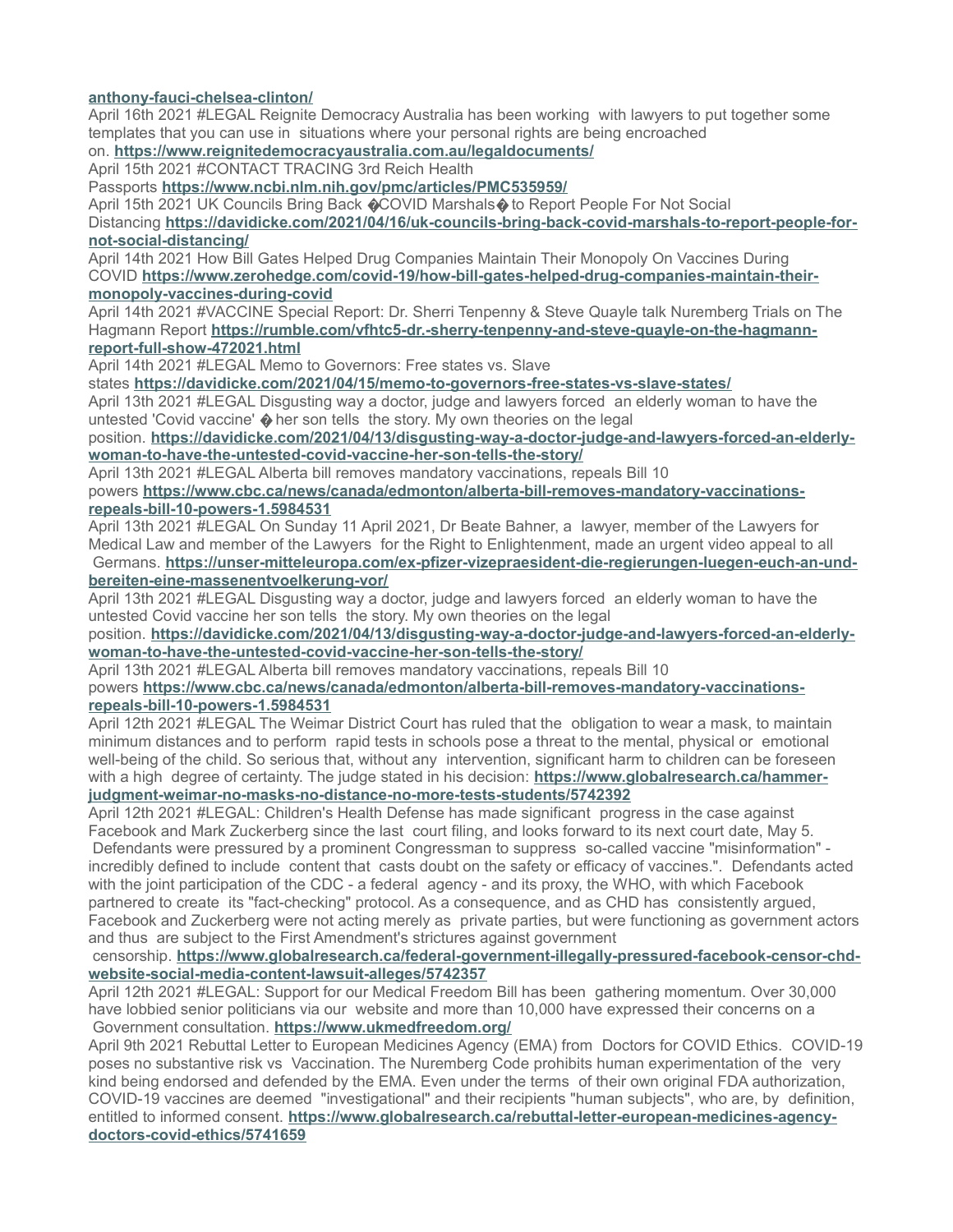April 8th 2021 Report: The European Court of Human Rights (ECHR) ruled on Thursday that compulsory vaccinations are legal and may be necessary in democratic societies. **[https://www.dw.com/en/echr-rules](https://www.dw.com/en/echr-rules-obligatory-vaccination-may-be-necessary/a-57128443)[obligatory-vaccination-may-be-necessary/a-57128443](https://www.dw.com/en/echr-rules-obligatory-vaccination-may-be-necessary/a-57128443)**

April 9th 2021 Texas business owner fights back against masks and vaccines. "The science says: 35+ research studies prove masks do not stop any virus even SARS-CoV-2!" The flyer cites alleged CDC data, claiming, "Your chance of dying from COVID-19 =  $0.02\%$  - Your chances of dying from the vaccine =

5.0%" **<https://www.infowars.com/posts/business-owner-fights-back-against-covid-masks-vaccines/>** April 7th 2021 #LEGAL Title III of the ADA prohibits discrimination on the basis of disability in places of public accommodations, including hotels, restaurants, bars, movie theaters, grocery stores, parks, schools and museums. **[https://www.courthousenews.com/websites-not-bound-by-ada-accessibility-rules-11th-circuit](https://www.courthousenews.com/websites-not-bound-by-ada-accessibility-rules-11th-circuit-finds/)[finds/](https://www.courthousenews.com/websites-not-bound-by-ada-accessibility-rules-11th-circuit-finds/)**

April 3rd 2021 #LEGAL: The Facts: The Finnish Prime Minister has withdrawn recent COVID-19 lockdown proposals because they have been deemed #unconstitutional by a constitutional law

#### committee. **[https://www.collective-evolution.com/2021/04/03/finald-withdraws-covid-19-measures-after](https://www.collective-evolution.com/2021/04/03/finald-withdraws-covid-19-measures-after-deemed-unconstitutional/)[deemed-unconstitutional/](https://www.collective-evolution.com/2021/04/03/finald-withdraws-covid-19-measures-after-deemed-unconstitutional/)**

March 30th 2021 #4THREICH DR. FAUCI: The Dr Mengele of the Fourth

Reich **<https://truth11.com/2021/03/20/dr-fauci-the-dr-mengele-of-the-fourth-reich/>**

March 25th 2021 Teachers Sue LA School District Over COVID Vaccine

Mandate **<https://childrenshealthdefense.org/defender/teachers-sue-la-school-district-covid-vaccine/>** March 11th 2021 #4THREICH Klaus Schwab and the Fourth Reich **[https://forbiddenknowledgetv.net/klaus-](https://forbiddenknowledgetv.net/klaus-schwab-and-the-fourth-reich/)**

## **[schwab-and-the-fourth-reich/](https://forbiddenknowledgetv.net/klaus-schwab-and-the-fourth-reich/)**

February 24th 2021 Covid-19 becomes fraud case of the century. Appeal to annul the approval of a vaccination filed against the European Commission, lawsuit in New York on the status of PCR testing, German lawsuits, Canadian lawsuits, Australian lawsuits, Austrian lawsuits, lawsuits at the International Court of Justice and at the European Court of Human Rights. A second Nuremberg Tribunal has been prepared since last week and a class action is being set up **<https://greatreject.org/second-nuremberg-tribunal/>**

Jan 18, 2021 #NUREMBERG Vaccine experiments on babies in Ireland broke Nuremberg Code. Horrific medical experiments on babies in Irish Mother and Baby homes have resulted in comparisons with what Nazi doctors did to countless victims in concentration camps. No clearance was ever given by unmarried mothers to have their children experimented on in every case uncovered at the notorious homes by an Irish government commission. Neither was permission given to donate dead babies' bodies to science or to put them up for adoption, many to wealthy Americans. **[https://www.irishcentral.com/news/vaccine-experiments-babies](https://www.irishcentral.com/news/vaccine-experiments-babies-ireland-nuremberg-code)[ireland-nuremberg-code](https://www.irishcentral.com/news/vaccine-experiments-babies-ireland-nuremberg-code)**

December 18th 2020 #NUREMBERG Landmarks in law: Nuremberg and the first trial for crimes against humanity **[https://www.theguardian.com/law/2020/dec/18/landmarks-in-law-the-first-trial-where-the-word](https://www.theguardian.com/law/2020/dec/18/landmarks-in-law-the-first-trial-where-the-word-genocide-was-spoken)[genocide-was-spoken](https://www.theguardian.com/law/2020/dec/18/landmarks-in-law-the-first-trial-where-the-word-genocide-was-spoken)**

#### July 2nd 2020 #LEGAL YOUTH & THE LAW | Medical Treatment: When can I give my own consent? This is called the  $\phi$  mature minor doctrine  $\phi$ . It is law according to the common law. (Common law means judge-made law, as opposed to laws made by the government.) Alberta uses the mature minor doctrine for youth giving consent to medical treatments. **[https://www.lawnow.org/youth-the-law-medical-treatment-when-can-i-give](https://www.lawnow.org/youth-the-law-medical-treatment-when-can-i-give-my-own-consent/)[my-own-consent/](https://www.lawnow.org/youth-the-law-medical-treatment-when-can-i-give-my-own-consent/)**

#### March 2016 NIH: 3rd Reich Nazi victims of unethical human experiments and coerced research under National Socialism. There has been no full evaluation of the numbers of victims of Nazi research, who the victims were, and of the frequency and types of experiments and research. This paper gives the first results of a comprehensive evidence-based evaluation of the different categories of victims. **<https://www.ncbi.nlm.nih.gov/pmc/articles/PMC4822534/>**

**Nuremberg Trials 2.0 Legal Letters & Lawsuits:**

Letter: Dutch govt appeals court order to scrap coronavirus curfew for violations of Freedom & Privacy In a written statement, The Hague District Court called the curfew a "far-reaching violation of the right to freedom of movement and privacy" that also indirectly curtails the rights of freedom of assembly and demonstration.

**[https://apnews.com/article/world-news-netherlands-coronavirus-pandemic-the-hague-](https://apnews.com/article/world-news-netherlands-coronavirus-pandemic-the-hague-92cf76ec9e318b6b5bd69954e2992b72)[92cf76ec9e318b6b5bd69954e2992b72/](https://apnews.com/article/world-news-netherlands-coronavirus-pandemic-the-hague-92cf76ec9e318b6b5bd69954e2992b72)**

----------------------------------------------------------------------------------------------- **Letter: Letter by Coach to School Districts**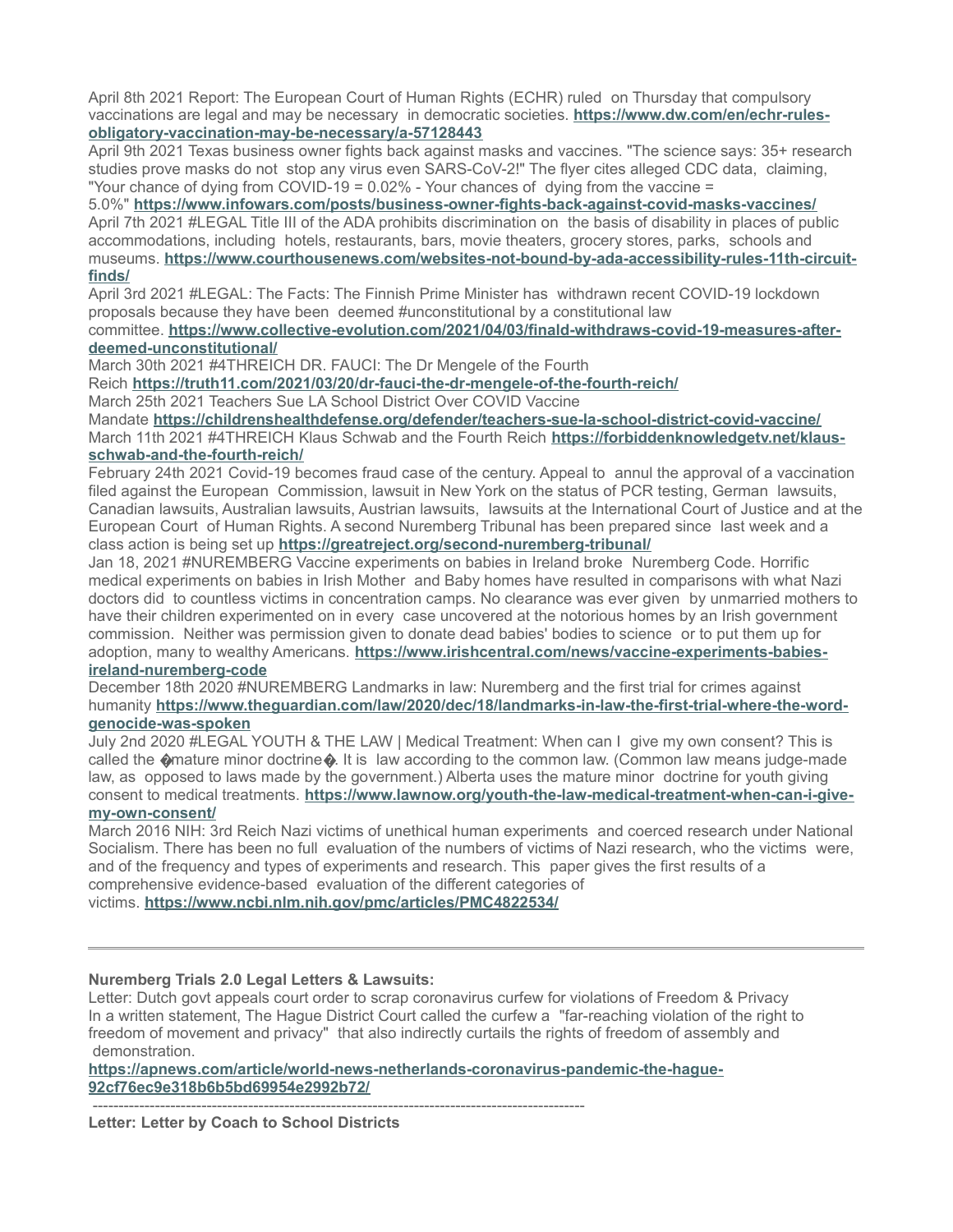April 9th 2021 Letter by Coach Who Refused to Enforce Masks on Student Athletes Speaks Out **<https://banned.video/watch?id=6070d258565aa7145e819c68>**

#### **Letter: Dutch restaurant association suing state over coronavirus closure**

Koninklijke Horeca Nederland (KHN), the largest organisation representing Dutch hospitality businesses, said it was taking the step because the government had provided no clear plan for reopening four months after they were ordered to close.

**[https://www.reuters.com/article/us-health-coronavirus-netherlands-lawsui/dutch-restaurant-association](https://www.reuters.com/article/us-health-coronavirus-netherlands-lawsui/dutch-restaurant-association-suing-state-over-coronavirus-closure-idUSKBN2AM22P)[suing-state-over-coronavirus-closure-idUSKBN2AM22P/](https://www.reuters.com/article/us-health-coronavirus-netherlands-lawsui/dutch-restaurant-association-suing-state-over-coronavirus-closure-idUSKBN2AM22P)**

-----------------------------------------------------------------------------------------------

-----------------------------------------------------------------------------------------------

#### **Letter: Law firm submit ethics complaint to International Criminal Court for mandatory vaccines as a violation of the Nuremberg Code and Crimes Against Humanity**

Anshei Emet (People of Truth), a group against coronavirus vaccination, filed a suit against the Israeli government with the International Criminal Court (ICC) earlier this month, arguing that Israel's administration of the coronavirus vaccine and policies to encourage vaccination are considered "crimes against humanity" according to the Nuremberg Code.

#### **[https://www.jpost.com/breaking-news/coronavirus-israeli-anti-vaxxers-submit-ethics-complaint-to-icj](https://www.jpost.com/breaking-news/coronavirus-israeli-anti-vaxxers-submit-ethics-complaint-to-icj-report-661925)[report-661925/](https://www.jpost.com/breaking-news/coronavirus-israeli-anti-vaxxers-submit-ethics-complaint-to-icj-report-661925)**

-----------------------------------------------------------------------------------------------

**Letter: Mandatory vaccine's and experimental medical procedures are violations of the Nuremberg Code** Additionally, the UNESCO Universal Declaration on Bioethics and Human Rights, Article 6 requires consent and a thorough understanding of the ingredients in the vaccines.

"Any preventive, diagnostic and therapeutic medical intervention is only to be carried out with the prior, free and informed consent of the person concerned, based on adequate information. The consent should, where appropriate, be expressed and may be withdrawn by the person concerned at any time and for any reason without disadvantage or prejudice."

## **[https://elkodaily.com/opinion/letters/letter-need-more-debate-on-covid-19-vaccine/article\\_7432dee0-](https://elkodaily.com/opinion/letters/letter-need-more-debate-on-covid-19-vaccine/article_7432dee0-9c95-55a8-8459-8aed253ceb29.html) [9c95-55a8-8459-8aed253ceb29.html](https://elkodaily.com/opinion/letters/letter-need-more-debate-on-covid-19-vaccine/article_7432dee0-9c95-55a8-8459-8aed253ceb29.html)**

-----------------------------------------------------------------------------------------------

## **Letter from Doctors and Scientists to the European Medicines Agency regarding COVID-19 Vaccine Safety Concerns violation of the Nuremberg Code.**

As physicians and scientists, we are supportive in principle of the use of new medical interventions which are appropriately developed and deployed, having obtained informed consent from the patient. This stance encompasses vaccines in the same way as therapeutics.

We note that a wide range of side effects is being reported following vaccination of previously healthy younger individuals with the gene-based COVID-19 vaccines. Moreover, there have been numerous media reports from around the world of care homes being struck by COVID-19 within days of vaccination of residents. While we recognise that these occurrences might, every one of them, have been unfortunate coincidences, we are concerned that there has been and there continues to be inadequate scrutiny of the possible causes of illness or death under these circumstances, and especially so in the absence of post-mortems examinations. In particular, we question whether cardinal issues regarding the safety of the vaccines were adequately addressed prior to their approval by the European Medicines Agency (EMA).

As a matter of great urgency, we herewith request that the EMA provide us with responses to the following issues:

1. Following intramuscular injection, it must be expected that the gene-based vaccines will reach the bloodstream and disseminate throughout the body [1]. We request evidence that this possibility was excluded in pre-clinical animal models with all three vaccines prior to their approval for use in humans by the EMA. 2. If such evidence is not available, it must be expected that the vaccines will remain entrapped in the circulation and be taken up by endothelial cells. There is reason to assume that this will happen particularly at sites of slow blood flow, i.e. in small vessels and capillaries [2]. We request evidence that this probability was excluded in pre-clinical animal models with all three vaccines prior to their approval for use in humans by the EMA. 3. If such evidence is not available, it must be expected that during expression of the vaccines' nucleic acids, peptides derived from the spike protein will be presented via the MHC I - pathway at the luminal surface of the cells. Many healthy individuals have CD8-lymphocytes that recognize such peptides, which may be due to prior COVID infection, but also to cross-reactions with other types of Coronavirus [3; 4] [5]. We must assume that these lymphocytes will mount an attack on the respective cells. We request evidence that this probability was excluded in pre-clinical animal models with all three vaccines prior to their approval for use in humans by the EMA.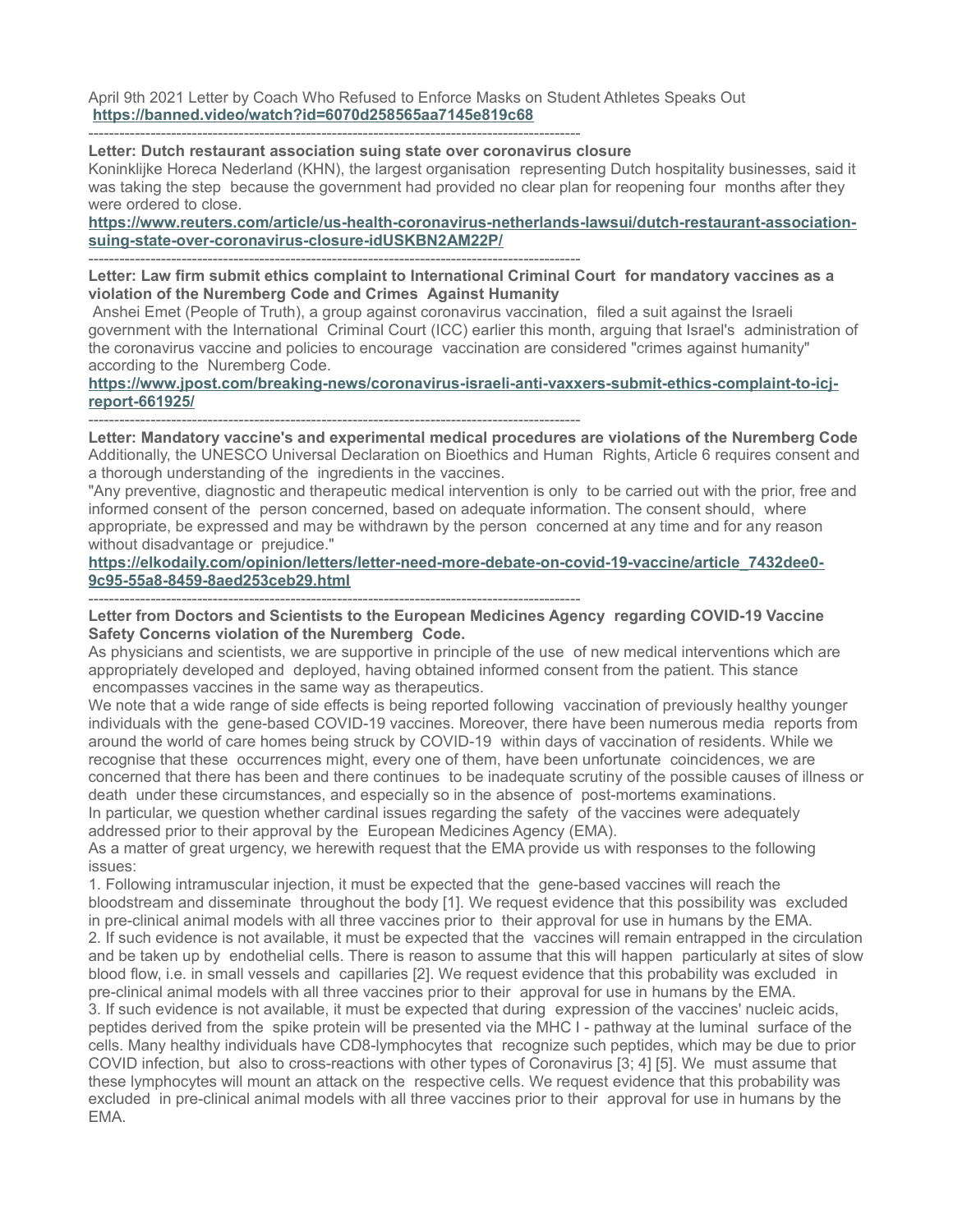4. If such evidence is not available, it must be expected that endothelial damage with subsequent triggering of blood coagulation via platelet activation will ensue at countless sites throughout the body. We request evidence that this probability was excluded in pre-clinical animal models with all three vaccines prior to their approval for use in humans by the EMA.

5. If such evidence is not available, it must be expected that this will lead to a drop in platelet counts, appearance of D-dimers in the blood, and to myriad ischaemic lesions throughout the body including in the brain, spinal cord and heart. Bleeding disorders might occur in the wake of this novel type of DIC-syndrome including, amongst other possibilities, profuse bleedings and haemorrhagic stroke. We request evidence that all these possibilities were excluded in pre-clinical animal models with all three vaccines prior to their approval for use in humans by the EMA.

6. The SARS-CoV-2 spike protein binds to the ACE2 receptor on platelets, which results in their activation [6]. Thrombocytopenia has been reported in severe cases of SARS-CoV-2 infection [7]. Thrombocytopenia has also been reported in vaccinated individuals [8]. We request evidence that the potential danger of platelet activation that would also lead to disseminated intravascular coagulation (DIC) was excluded with all three vaccines prior to their approval for use in humans by the EMA.

7. The sweeping across the globe of SARS-CoV-2 created a pandemic of illness associated with many deaths. However, by the time of consideration for approval of the vaccines, the health systems of most countries were no longer under imminent threat of being overwhelmed because a growing proportion of the world had already been infected and the worst of the pandemic had already abated. Consequently, we demand conclusive evidence that an actual emergency existed at the time of the EMA granting Conditional Marketing Authorisation to the manufacturers of all three vaccines, to justify their approval for use in humans by the EMA, purportedly because of such an emergency. Video: Doctors and Scientists Write to European Medicines Agency (EMA) Warning of COVID-19 Vaccine Dangers

Should all such evidence not be available, we demand that approval for use of the gene-based vaccines be withdrawn until all the above issues have been properly addressed by the exercise of due diligence by the EMA.

There are serious concerns, including but not confined to those outlined above, that the approval of the COVID-19 vaccines by the EMA was premature and reckless, and that the administration of the vaccines constituted and still does constitute "human experimentation", which was and still is in violation of the Nuremberg Code. In view of the urgency of the situation, we request that you reply to this email within seven days and address all our concerns substantively. Should you choose not to comply with this reasonable request, we will make this letter public.

This email is copied to:

Charles Michel, President of the Council of Europe

Ursula von der Leyen, President of the European Commission.

-----------------------------------------------------------------------------------------------

Doctors and scientists can sign the open letter by emailing their name, qualifications, areas of expertise, country and any affiliations they would like to cite, to [Doctors4CovidEthics@protonmail.com](mailto:Doctors4CovidEthics@protonmail.com)

**[https://www.globalresearch.ca/urgent-open-letter-from-doctors-scientists-european-medicines-agency](https://www.globalresearch.ca/urgent-open-letter-from-doctors-scientists-european-medicines-agency-regarding-covid-19-vaccine-safety-concerns/5739571)[regarding-covid-19-vaccine-safety-concerns/5739571](https://www.globalresearch.ca/urgent-open-letter-from-doctors-scientists-european-medicines-agency-regarding-covid-19-vaccine-safety-concerns/5739571)**

**Letter to Canadian Costco Executives for requirements to wear a face coverings as a violation of Human Rights**

I understand that Costco Canada implemented a policy today whereby all Costco members in all communities nationwide are required to wear a face covering to access the warehouse. I am writing to express my strong objection to this policy for several reasons.

To impose a face covering upon every member as a condition of service is a significant infringement upon individual rights and freedoms, something that should be precious to every Canadian. Further, the use of a face covering is deemed a medical device. Costco has no legal or medical authority to impose medical interventions upon citizens. This is effectively practicing medicine without a license. Furthermore, in certain provinces like Ontario, the non-respecting of legal masking exemptions constitutes a provincial offence (Reg 364-20 section 2(4)(6) enacted October 3, 2020).

Health is under provincial jurisdiction in Canada and not the purview of individual businesses. In the absence of provincial legislation mandating masks in indoor spaces, the actions of Costco to indiscriminately impose such restrictions is not only inappropriate, it is unlawful. It appears Costco has made a unilateral decision independent and in spite of the laws or medical needs of each particular province or community.

Secondly, the science does not support universal mask wearing. A policy review paper published in Emerging Infectious Diseases in May 2020 - the Center for Disease Control and Prevention's journal - found no evidence to support universal mask wearing as a protective measure in non-health care settings. A recent meta-analysis and scientific review - which focused on randomized controlled studies rather than observational ones - found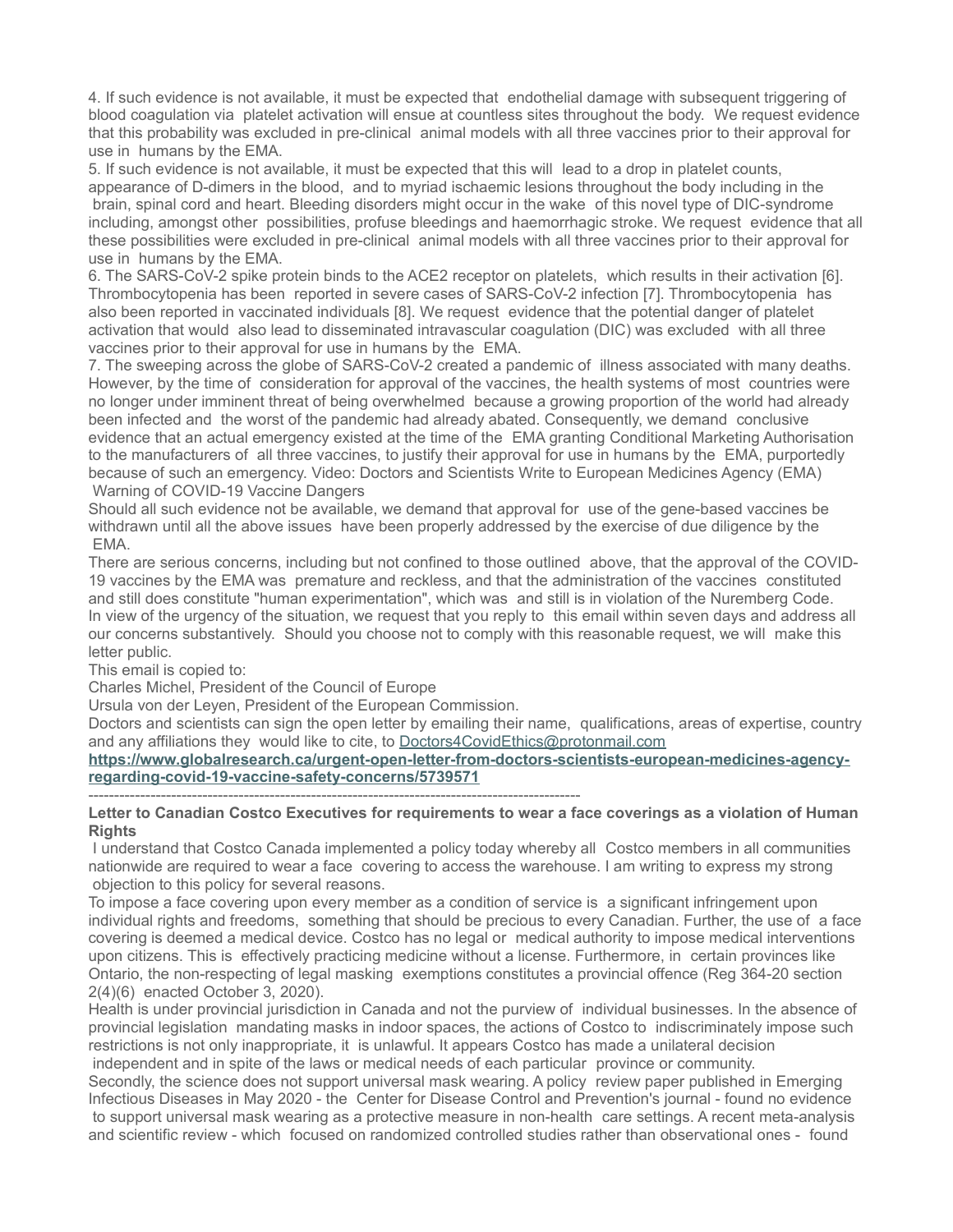that, compared to no mask, mask wearing in the general population did not reduce influenza or influenza-like illness.

Canadian researcher, Dr. Denis Rancourt, Ph.D. conducted a thorough review of the scientific literature related to the use of face coverings. Dr Rancourt concluded: "No RCT (randomized clinical trial) study with verified outcome shows a benefit for . . . community members . . . to wearing a mask. There is no such study. There are no exceptions. Likewise, no study exists that shows a benefit from a broad policy to wear masks in public." There's no scientific evidence to support the popular idea that people wearing masks will reduce infection rates and save lives. Health officials and political leaders have assigned mask mandates a gravity unsupported by empirical research.

In addition to there being no scientific basis to support non-medical masks in preventing viral infection or transmission, there are known risks with prolonged cloth mask usage. A study published in the British Medical Journal in 2015 found the risk of infection with influenza-like illness was 13X higher in hospital workers using cloth masks compared to medical/surgical masks, and over 3X higher when compared to not wearing a mask at all. [1]

The World Health Organization declared that masks carry uncertainties and critical risk including increased risk of self-contamination due to the inappropriate use of the mask by the general public. A cursory observation of masked members and staff at Costco shows repeated touching, adjusting and removing of masks, all of which contributes to increased risk of contagion. A recent CDC analysis reveals 85% of patients testing positive for COVID-19 wore face masks "often" or "always" in the two weeks preceding their positive test.

I've been a Costco member for 28 years. I've appreciated Costco for its good customer service, selection of high quality products, and fair compensation of employees. I find this action completely out of character with the Costco I have known and admired for three decades.

What is becoming increasingly apparent is that an over-hyped pandemic narrative is creating unwarranted and unnecessary panic. Further, this panic is being used by governments and businesses to justify violations of the rights and freedoms that form the basis of our society, including our constitutional rights, sovereignty, privacy, rule of law, financial security, and even our very democracy. Mask mandates strip us of our individual sovereignty and humanity and fuels unwarranted panic.

With your previous policy on masking, Costco served as a bastion against the growing violation of our rights and freedoms. I appreciated Costco for respecting personal choice and supporting those who could not mask or preferred not to mask. With this new policy, Costco has clearly shifted from the values and principles that has been the basis of its success.

I have a number of questions I would appreciate answers to:

What does Costco hope to achieve by such policies?

How will the impact of such policies be measured?

How long will these restrictions/violations be in place?

Is it your intention to honour exemptions in provinces where legal exemptions exist?

Is it your intention to honour personal choice in provinces where there is no provincial mandate to mask?

If your intention is to not honour legal exemptions or conscious choice, what accommodation and/or compensation will be offered to members who are denied access to the warehouse, a benefit of membership? **<https://vaccinechoicecanada.com/in-the-news/letter-to-costco-mask-policies-and-face-coverings/>** -----------------------------------------------------------------------------------------------

**Letter to school unions for requirements of children to wear a face coverings as a violation of Law** Parents have been using template letters, created by lawyers and circulated on social media, to tell schools that there is a "significant risk" that masks will cause children mental and physical harm and that putting children in danger in this way is "not justified" as well as "unlawful".

ASCL has sought legal advice and prepared its own letter for headteachers to send parents who say they object to pupils wearing masks in the classroom.

The letter says: "Wearing a face covering is one of the recommended measures schools are being asked to take to get the risk of infection to an acceptable level to enable them to remain open.

"As part of our risk assessment, the School has determined that wearing face coverings is an important measure that helps to mitigate the risk of spreading Covid 19 amongst pupils and staff, particularly in light of concerns expressed over new, more contagious variants that may have more resilience to the current vaccines in circulation."

"The School remains concerned that if face coverings are not made compulsory and/or a high percentage of pupils choose not to wear them, it could undermine the risk assessment and raise the risk of infection to the pupil or others in the school community."

Responding to the union's intervention, Molly Kingsley, co-founder of the parent campaign group UsForThem, said: "This is either non-binding guidance, in which case there should be no penalty for non-compliance, or it is mandatory in which case the Government needs to come out and own it."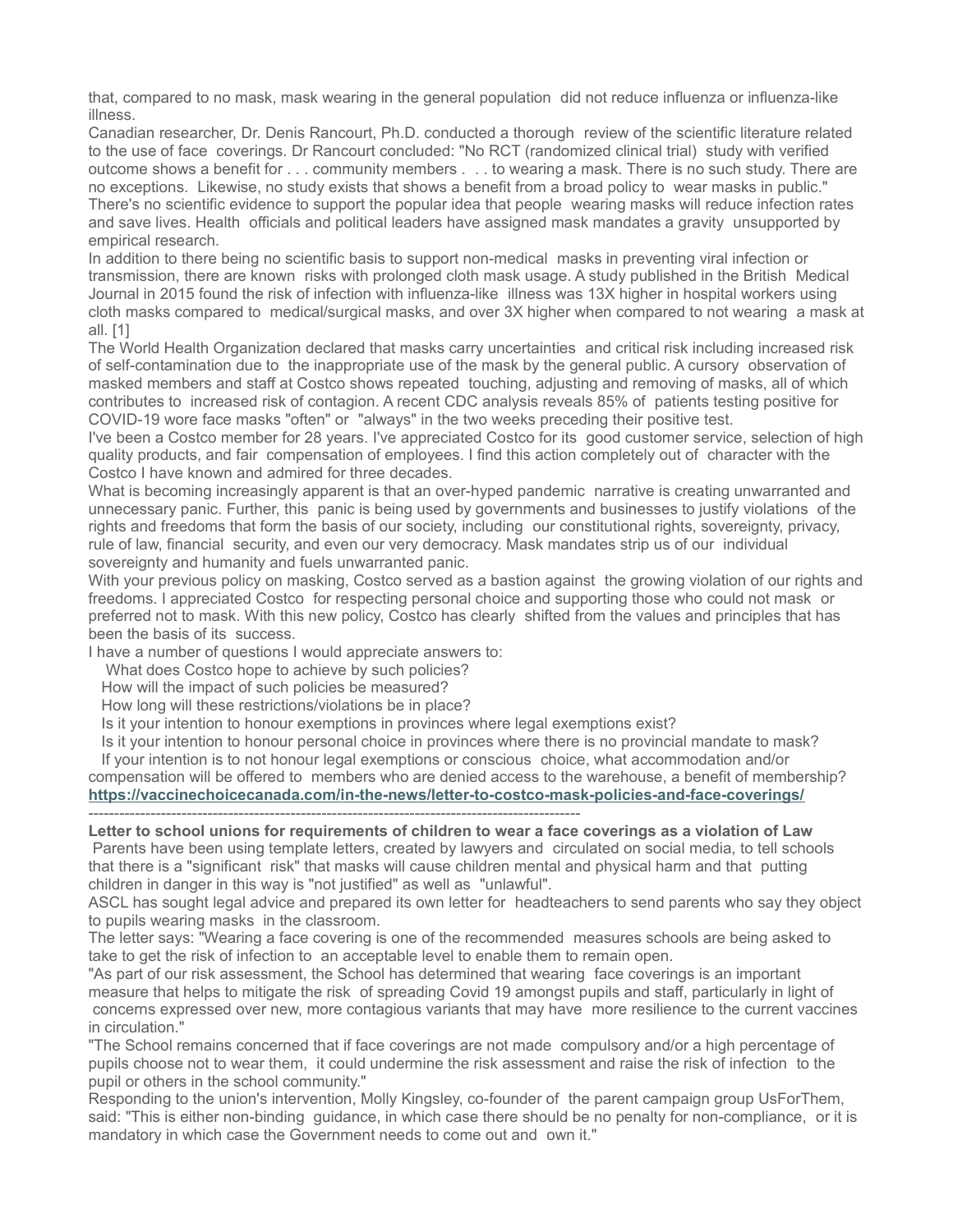## **<https://thefederalist.com/2020/10/29/these-12-graphs-show-mask-mandates-do-nothing-to-stop-covid/> [https://www.the74million.org/article/parents-file-lawsuits-to-halt-school-face-mask-mandates-as](https://www.the74million.org/article/parents-file-lawsuits-to-halt-school-face-mask-mandates-as-districts-impose-health-rules-to-slow-pandemic/)[districts-impose-health-rules-to-slow-pandemic/](https://www.the74million.org/article/parents-file-lawsuits-to-halt-school-face-mask-mandates-as-districts-impose-health-rules-to-slow-pandemic/)**

#### ----------------------------------------------------------------------------------------------- **Letter to Florida Governor DeSanits for student medical records database a violation of Privacy & Civil Rights**

Dear Governor DeSantis:We are a coalition of 33 education, disability, privacy, and civil rights advocacy groups writing to highlight substantial risks arising from Florida's proposed school safety database. This project will collect information about children and young people's social media activity and other sensitive topics,and store it in a state database to be shared with state employees, schools, and law enforcement. We are deeply concerned that the program will be used to label students as threats based on data that has no documented link to violent behavior, such as data on disabilities or those seeking mental health care. We urge you to immediately halt the state's construction of this database and, instead, create a commission of parents, students, and experts on education, privacy, security, equity, disability rights, civil rights, and school safety, to identify measures that have been demonstrated to effectively identify and mitigate school safety threats. Education Week recently detailed the types of information to be collected in Florida's planned database. The categories discussed included children who have been victims of bullying based on protected statuses such as race, religion, disability, and sexual orientation; children who have been treated for substance abuse or undergone involuntary psychiatric assessments; and children who have been in foster care, among others. We believe this database represents a significant safety risk because it collects highly sensitive information without a clear, evidence-based rationale for inclusion, could be used to stigmatize and blame children who have been victims of bullying or whose only "risk" factor is their disability, and will create a de facto state repository designed to track children based on federally protected characteristics.This database is part of an alarming trend in Florida over the past year. Since the passage of the Marjory Stoneman Douglas School Safety Act in 2018, Florida has required schools and the state department of education to collect, store, and analyze increasingly sensitive information about students. For example, districts have been required to collect mental health information from students as a registration requirement for the new academic year. The state has provided no guidance on how to ensure the accuracy of this sensitive information, the information's value in the prevention of violence, or whether and how districts will dispose of the records. No evidence demonstrates that creating a massive digital surveillance infrastructure helps to prevent school violence. But studies do suggest that it may cause students to feel less safe at school. And without safeguards and protections, the state risks building a structure to systematically discriminate against students based on protected statuses.The proposed database will include students' social media posts, but as the Brennan Center for Justice reports, there is no proof that social media monitoring programs work. The Department of Homeland Security has been using this technology since 2016 and has not found it to be effective. Moreover, the algorithms used in these monitoring systems are susceptible to bias and will disproportionately impact students of color and students with disabilities. The database would cast an extremely wide net not just with respect to people but also with respect to the types of information collected and stored. According to Education Week's reporting, information that state agencies discussed including in the database were students':

?Experiences of bullying based on protected characteristics;

?Foster care records;

?Immunization records;

?Homelessness status;

?Social media posts

?Involuntary psychiatric exams;

?History of mental illness;

?Criminal records (including unverified reports of suspicious activity);

?History of substance abuse;

?Disciplinary records; and

?Feelings of anger and persecution.

These wide-ranging categories vary in their relevance to potential threatening behavior. It is unclear how immunization records, for example, will help educators determine whether students are likely to commit violent crimes at school. Furthermore, some information, such as students' feelings of anger or desire for revenge, is highly subjective and difficult to capture in a database. Depending on students' ages and circumstances, those feelings may be developmentally appropriate and have no bearing on the likelihood of violent behavior. Assessing the accuracy of this kind of information would be difficult at best and prone to error and bias, particularly in the case of students of color, who are far more likely to be perceived as aggressive or hostile than white students. Its use by state authorities would therefore be of questionable value. Moreover,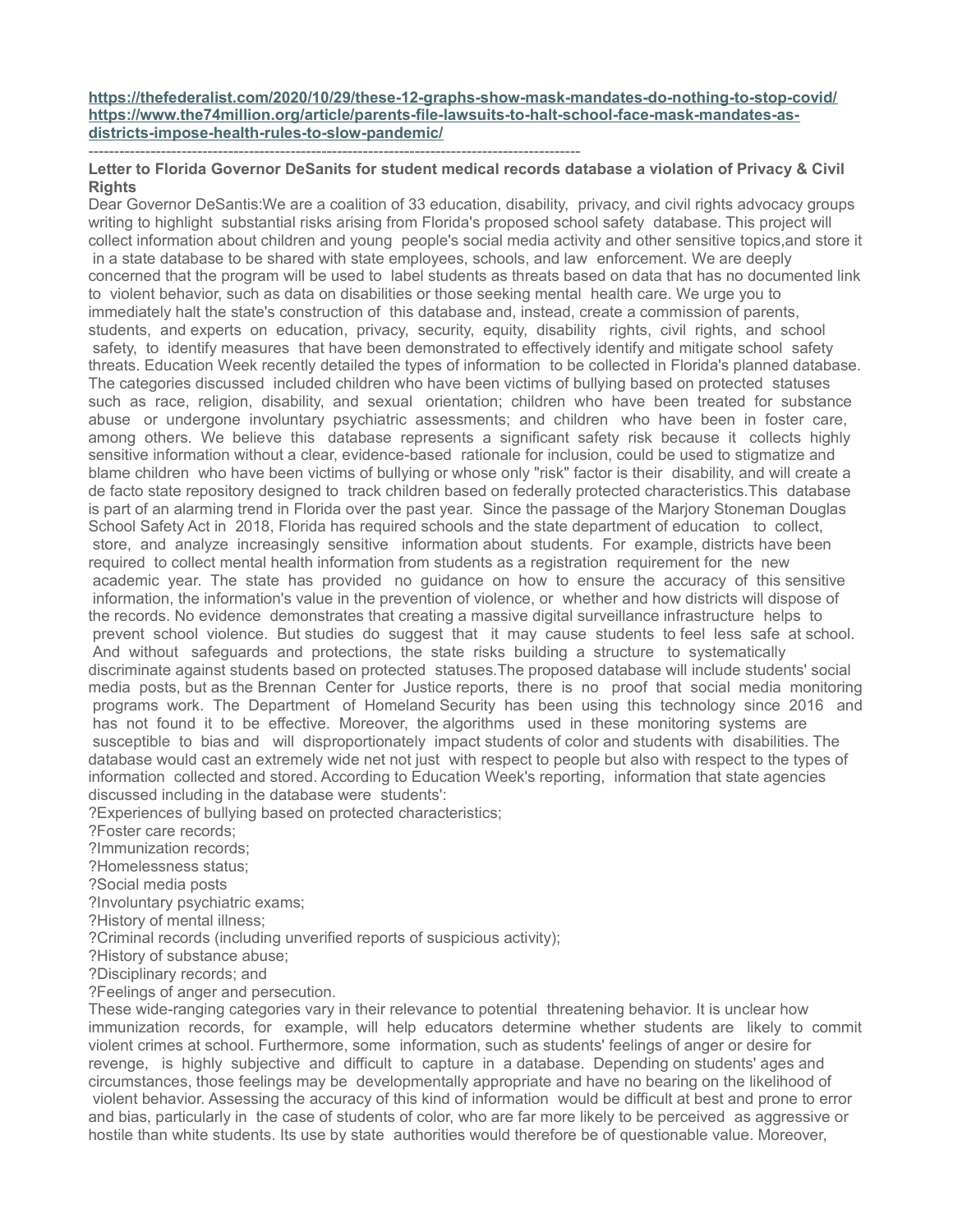collecting this information for school safety purposes will convey a damaging and stigmatizing message to educators, students and parents about students who fall within the targeted categories. We also believe that if the state collects and stores some of this information, many students and their families will be deterred from seeking the services they need in school. Students who are homeless or in the foster care system, or those who have mental health disabilities, may limit the services they use out of concern that the state may use the information to flag them as potential threats. Likewise, students who are bullied because they are LGBT, have a disability, or have a minority religious affiliation may choose not to report the abuse to their schools if they fear the schools will respond by identifying them as threats. This could create a perverse incentive, leading students to avoid reporting serious or life-threatening behavior because they don't want to be labeled as a potential school shooter.These possibilities suggest that the proposed database is not only unlikely to improve student safety, but it will introduce many safety risks. In addition to posing the risks outlined above, it will create a permanent record of questionable accuracy that will follow students from school to school -- and possibly their entire lives. The overly broad nature of this service, coupled with its risks, means that Florida will engage in a mass surveillance effort that will ultimately provide little benefit and will significantly erode the civil liberties of your residents.Experts agree that data must be secured in proportion to its sensitivity and risk. The database contemplated in this case would include extraordinarily sensitive information, and therefore require extraordinary protections. It is incumbent on those proposing a risky program to demonstrate that they have mitigated the potential harms. The program's proponents have not done so. In fact, there have been no concrete proposals addressing how his extremely sensitive information about Florida's children would be secured. At the very least, this database must be put on hold until these vital security risks have been addressed. Because of these serious safety risks, we ask that you immediately halt the state's construction of this database and, instead, create a commission of parents, students, and experts on education, privacy, equity, disability rights, civil rights, and school safety, to determine whether a state database would actually help to identify school safety threats and would not pose undue harm to students. This commission should also identify the legal, ethical, privacy, and security parameters that should be an integral part of this database, including the understanding that data collected to help children should not be repurposed in ways that could harm them. Failing that, we ask that you require the state to produce the following protocols and information and make them publicly available:

?Data governance documents, including information about the sources from which the state obtains student data; who will have access to the data; which analytics, algorithmic, or AI processes and programs will be performed on the data; how data will be secured; and how those interacting with the data will be trained in how to use and protect it.

?A method by which parents may contest and correct both the information contained in the database and any inferences made about students based on the collected information.

?A deletion schedule for student information.

?A modified list of records to be collected that excludes information concerning students; disabilities, including information about mental health and substance use disorder histories and involuntary psychiatric examinations.

?A public commitment to abide by all federal and state privacy and non-discrimination laws. We hope that you will redirect this effort and work with us to practice evidence-based methods to keep students safe, without trampling on civil rights or the safety of all students.

**<https://studentprivacycompass.org/letterdesantis/>** --------------------------------------------------------------------------

**Letter: Covid-19 contact tracing app faces generational divide over Privacy and HIPAA** Both Apple and Google have been working on providing tools to do mobile app contact tracing. However, privacy and getting the public to "opt-in" can be hurdles.

**[https://abc7news.com/health/covid-19-contact-tracing-app-faces-generational-divide-over-privacy](https://abc7news.com/health/covid-19-contact-tracing-app-faces-generational-divide-over-privacy-concerns/7089588/)[concerns/7089588/](https://abc7news.com/health/covid-19-contact-tracing-app-faces-generational-divide-over-privacy-concerns/7089588/)**

--------------------------------------------------------------------------

### **Letter: Lawsuit Over Former Employer's Use of Biometric Fingerprint Scanner as a violation of Privacy and HIPAA**

The state of Illinois passed the Illinois Biometric Information Privacy Act (BIPA) in 2008. The law is designed to protect the privacy of the state's citizens who may be requested to submit biometric markers for identity confirmation purposes. Fingerprints, retinal scans, voiceprints, facial scans and other physical traits that define an individual are collectively known as biometrics.

**[https://topclassactions.com/lawsuit-settlements/privacy/man-files-lawsuit-over-former-employers-use](https://topclassactions.com/lawsuit-settlements/privacy/man-files-lawsuit-over-former-employers-use-of-biometric-fingerprint-scanner/)[of-biometric-fingerprint-scanner/](https://topclassactions.com/lawsuit-settlements/privacy/man-files-lawsuit-over-former-employers-use-of-biometric-fingerprint-scanner/)**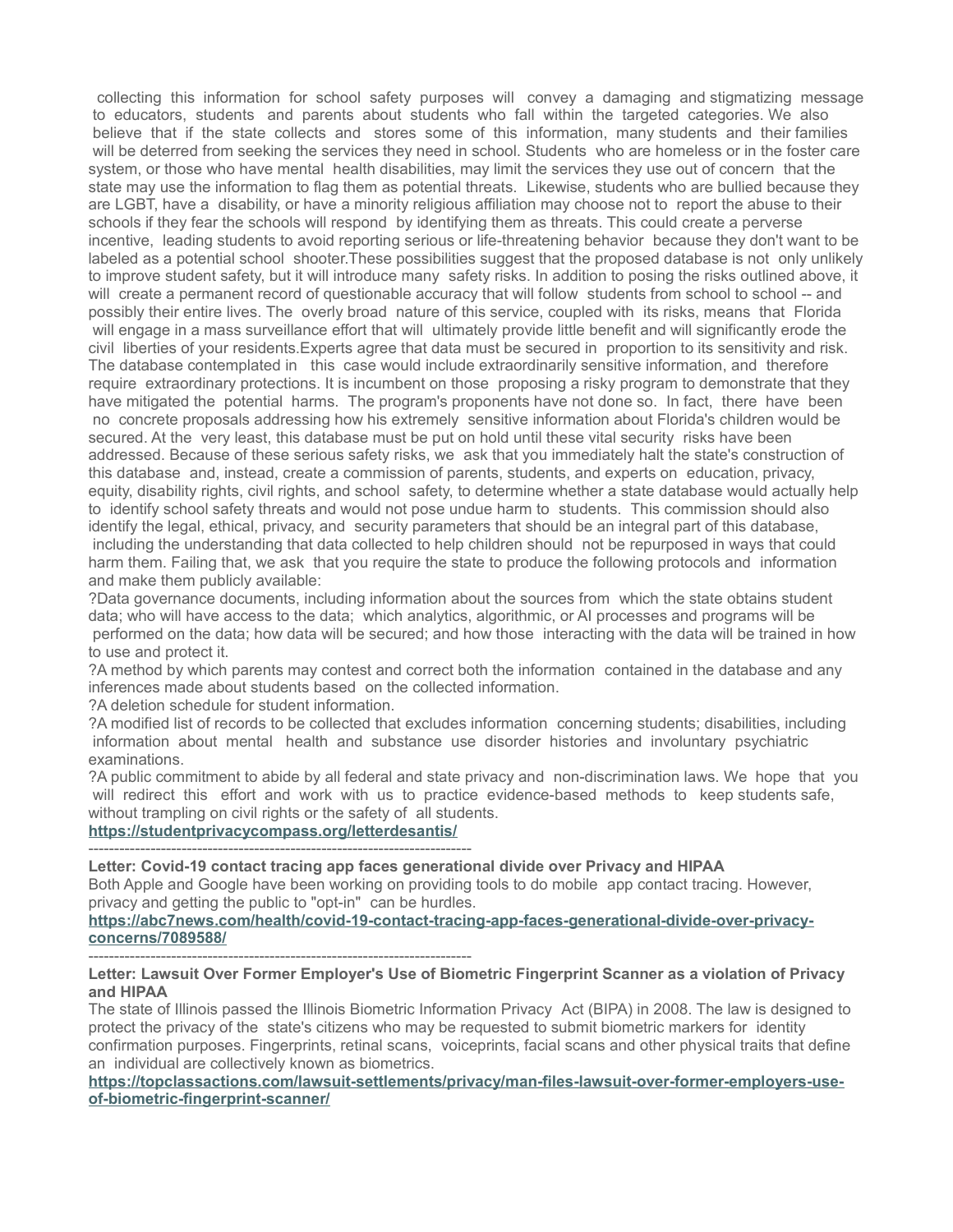In January, the Illinois Supreme Court ruled in another biometrics case that "an individual need not allege some actual injury or adverse effect, beyond violation of his or her rights under the Act, in order to qualify as an 'aggrieved' person and be entitled to seek liquidated damages and injunctive relief pursuant to the Act." **<https://courts.illinois.gov/Opinions/SupremeCourt/2019/123186.pdf>**

--------------------------------------------------------------------------

**Letter: Lawsuit Over COVID jails as a violation of Canadian Charter of Rights and Freedoms** Rebel News TV is suing the Trudeau government over COVID jails. Specifically, our lawsuit argues that this government program is a flagrant and ongoing violation of sections 7, 8, and 9 of the Canadian Charter of Rights and Freedoms (along with a few other laws and freedoms). **[https://www.rebelnews.com/no\\_covid\\_jails\\_canada](https://www.rebelnews.com/no_covid_jails_canada)**

--------------------------------------------------------------------------

**Letter: Lawsuit Over Lockdowns as a violation of the U.S. Constitution**

A Republican lawsuit could force Wisconsin to reopen immediately. It's tough to exaggerate the stakes in Wisconsin Legislature v. Palm, a lawsuit filed by Wisconsin's Republican-controlled legislature that seeks to halt that state's coronavirus-related stay-at-home order.

**<http://legis.wisconsin.gov/senate/13/fitzgerald/media/1402/20200421-supporting-memorandum-final.pdf>**

------------------------------------------------------------------------------------------------------------------------------------- Letter: Medical Freedom Bill Campaign that will actively protect the freedoms of every individual in this country and ensures that no individual can be discriminated against based on their vaccine status. **<https://saveourrights.uk/medical-freedom-bill/tell-boris-no/>**

-------------------------------------------------------------------------------------------------------------------------------------

September 7th 2020 Gretchen Whitmer Lawsuit on illegal lockdowns in Michigan **[https://www.usatoday.com/story/opinion/voices/2020/09/07/gretchen-whitmer-lawsuit-michigan](https://www.usatoday.com/story/opinion/voices/2020/09/07/gretchen-whitmer-lawsuit-michigan-lockdown-illegal-column/3453141001/)[lockdown-illegal-column/3453141001/](https://www.usatoday.com/story/opinion/voices/2020/09/07/gretchen-whitmer-lawsuit-michigan-lockdown-illegal-column/3453141001/)**

-------------------------------------------------------------------------------------------------------------------------------------

April 1st 2021 | Judicial Watch Obtains Additional Records of FDA Purchases of Fetal Tissue for "Humanized Mice" Project; Agency Wanted "Fresh, Shipped on Wet Ice" Fetal

Organs **<https://www.judicialwatch.org/press-releases/humanized-mice-fda/>**

March 28th 2021 Florida's DeSantis threatens lawsuit if CDC doesn't enable U.S. cruises to resume by summer **<https://www.yahoo.com/news/floridas-desantis-threatens-lawsuit-cdc-010656801.html>**

March 18th 2021 Rebel News TV: International Criminal Court complaint filed by Canadian Politician for Unneccessary Lockdowns that have killed more people than the "Virus" **[https://www.youtube.com/watch?](https://www.youtube.com/watch?v=XoengjLTeWU) [v=XoengjLTeWU](https://www.youtube.com/watch?v=XoengjLTeWU)**

Mar 11, 2021 - Placer County businesses file lawsuit against lockdown

orders **[https://www.bizjournals.com/sacramento/news/2021/03/11/placer-county-restaurant-bar-coalition](https://www.bizjournals.com/sacramento/news/2021/03/11/placer-county-restaurant-bar-coalition-lawsuit.html)[lawsuit.html](https://www.bizjournals.com/sacramento/news/2021/03/11/placer-county-restaurant-bar-coalition-lawsuit.html)**

Mar 17, 2021 Spain's largest hotel chain Melia Hotels has filed a complaint against the

government **[https://www.reuters.com/article/health-coronavirus-spain-lawsuits/spanish-hotel-chain-melia](https://www.reuters.com/article/health-coronavirus-spain-lawsuits/spanish-hotel-chain-melia-sues-government-for-lockdown-damages-idUSL8N2LF55P)[sues-government-for-lockdown-damages-idUSL8N2LF55P](https://www.reuters.com/article/health-coronavirus-spain-lawsuits/spanish-hotel-chain-melia-sues-government-for-lockdown-damages-idUSL8N2LF55P)**

March 9th 2021 First Court Case Against Mandatory COVID Vaccination Filed in New Mexico **[https://apnews.com/article/public-health-lawsuits-coronavirus-pandemic-courts-new-mexico-](https://apnews.com/article/public-health-lawsuits-coronavirus-pandemic-courts-new-mexico-47b5e8eb9d20eb7c1a3910f9ee1b3a98)**

### **[47b5e8eb9d20eb7c1a3910f9ee1b3a98](https://apnews.com/article/public-health-lawsuits-coronavirus-pandemic-courts-new-mexico-47b5e8eb9d20eb7c1a3910f9ee1b3a98)**

February 28th 2021 CDC Forced by Lawsuit to Remove Claim that 'Vaccines Do Not Cause Autism' from Its Website **[https://humansarefree.com/2021/02/cdc-forced-by-lawsuit-to-remove-claim-that-vaccines-do-not-](https://humansarefree.com/2021/02/cdc-forced-by-lawsuit-to-remove-claim-that-vaccines-do-not-cause-autism-from-its-website.html)**

### **[cause-autism-from-its-website.html](https://humansarefree.com/2021/02/cdc-forced-by-lawsuit-to-remove-claim-that-vaccines-do-not-cause-autism-from-its-website.html)**

Feb 25, 2021 German retail giants start wave of lawsuits against

lockdown **[https://www.thelocal.de/20210225/german-retail-giants-start-wave-of-lawsuits-against](https://www.thelocal.de/20210225/german-retail-giants-start-wave-of-lawsuits-against-lockdown/)[lockdown/](https://www.thelocal.de/20210225/german-retail-giants-start-wave-of-lawsuits-against-lockdown/)**

Feb 25, 2021 Restauranteurs across Pennsylvania: Are These Government Bans

Constitutional? **<https://www.jdsupra.com/legalnews/another-lockdown-lifted-are-these-2809174/>**

Feb 12, 2021Owners of four Albuquerque trampoline parks sued New Mexico's governor for pandemic-related shutdowns **[https://www.wsj.com/articles/challenges-to-covid-19-lockdowns-have-been-mostly-losing-in](https://www.wsj.com/articles/challenges-to-covid-19-lockdowns-have-been-mostly-losing-in-court-11613212200)[court-11613212200](https://www.wsj.com/articles/challenges-to-covid-19-lockdowns-have-been-mostly-losing-in-court-11613212200)**

Jan 21, 2021 California Restaurant Winery Owners Launch Launch Latest Anti-Lockdown Lawsuit Against Newsom **[https://la.eater.com/2021/1/21/22241476/morning-briefing-restaurant-news-los-angeles-lawsuit](https://la.eater.com/2021/1/21/22241476/morning-briefing-restaurant-news-los-angeles-lawsuit-northern-california-governor-newsom-lockdown)[northern-california-governor-newsom-lockdown](https://la.eater.com/2021/1/21/22241476/morning-briefing-restaurant-news-los-angeles-lawsuit-northern-california-governor-newsom-lockdown)**

Dec 29, 2020 Kemp speaks out about election lawsuits, COVID

lockdowns [https://www.cbs46.com/news/kemp-speaks-out-about-election-lawsuits-covid-lockdowns-and](https://www.cbs46.com/news/kemp-speaks-out-about-election-lawsuits-covid-lockdowns-and-vaccine-optimism/article_e9e47ef6-4a34-11eb-8532-2bb2a7d7825d.html)**[vaccine-optimism/article\\_e9e47ef6-4a34-11eb-8532-2bb2a7d7825d.html](https://www.cbs46.com/news/kemp-speaks-out-about-election-lawsuits-covid-lockdowns-and-vaccine-optimism/article_e9e47ef6-4a34-11eb-8532-2bb2a7d7825d.html)**